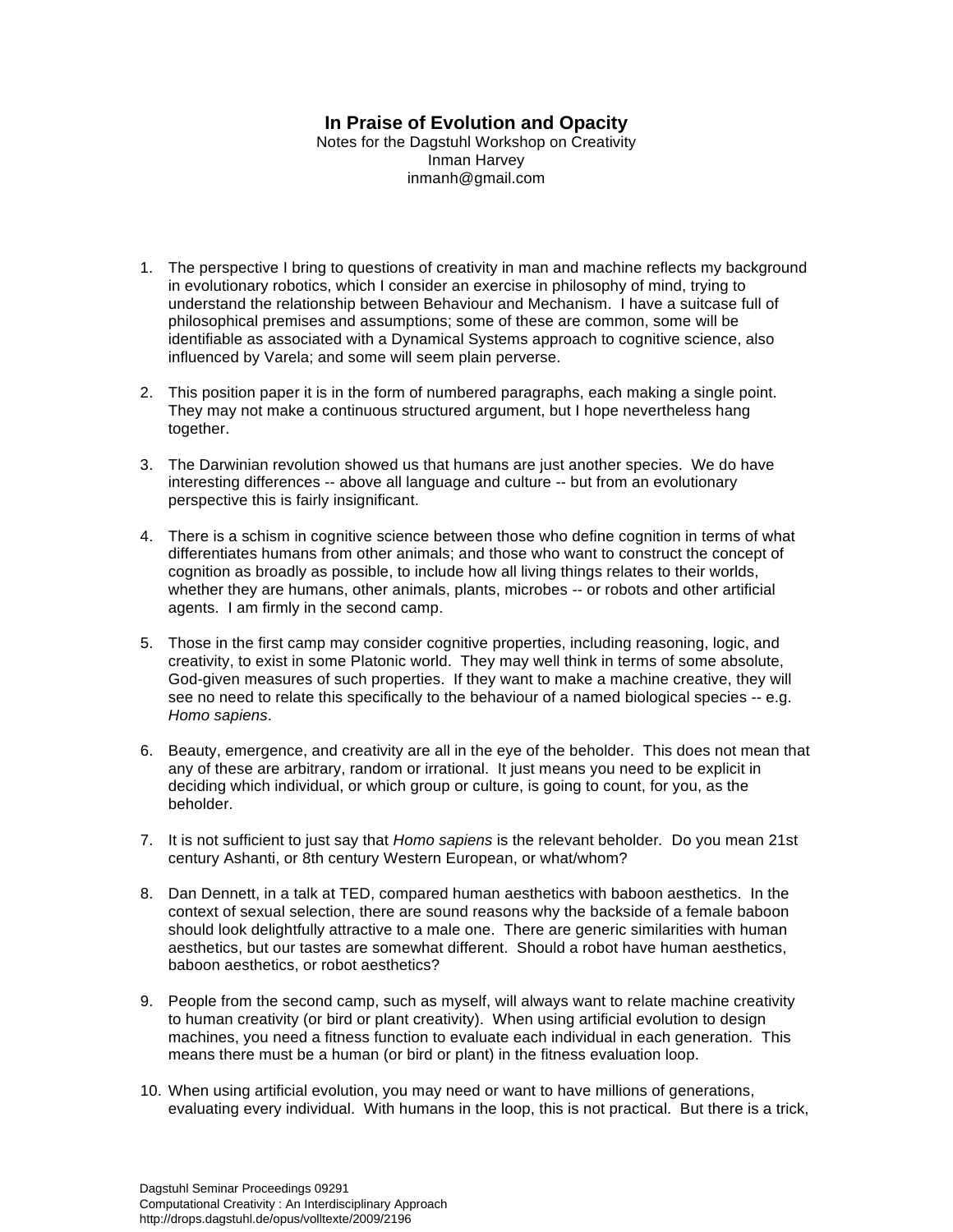with an intermediate panel of automated critics. You can rapidly evaluate and evolve millions of individuals using a small population of automated critics. Then once a day, evaluate the taste of the automated critics against the judgement of one or more humans. The critics should slowly evolve to track human taste; and then they do the heavy duty work of assessing the fitness of the target machines, and rapidly evolving them

- 11. There is a speed limit, however. Roughly speaking (with lots of small print) it is one bit per generation absolute maximum. And with tiered evolution, it is the number of generations at the top-level that ultimately counts. So with e.g. 365 generations, one can only evolve a genepool with a relatively few bits of useful information.
- 12. In evolutionary computation, we talk of a trade-off between exploration and exploitation. Exploration is movement towards the new and unseen, away from the old and familiar. If you turn the exploration parameter up too high, this degenerates into random search. Exploitation means constraining one's search to areas that are familiar. If you turn the exploitation parameter up too high, the result is stagnation. Natural Darwinian evolution has found ways of tuning these parameters, so as to find a sweet spot of balance in this trade-off. One can do the same in artificial evolution.
- 13. There is a perceived paradox about machines and creativity, related to the controversy about free will and determinism. Surely a machine is either "just following rules ", or else (to a greater or lesser extent) "just functioning randomly". In neither case do we feel tempted to credit it with free will, and in neither case do awe want to give it credit for any creativity. If people trying to build rules into machines have not worked out their response to this apparent paradox, then they are certainly wasting their time.
- 14. Quotation attributed to von Neumann: "You insist that there is something that a machine can't do. If you will tell me precisely what it is that a machine cannot do, then I can always make a machine which will do just that."
- 15. There is a permanent tension, in e.g. government and education, between two poles: On the one hand an evaluation system for (e.g.) university applicants should be seen to be open, unbiased and objective; this leads to approved published criteria -- and leads further to attempts by savvy applicants to game-play the system, by writing down what they know officially meets the criteria. On the other hand, critics say this just rewards box-ticking and predictability, when they may well be seeking individuality and creativity; so they insist on relying on personal subjective judgment -- with dangers of conservatism and cronyism. The search for creative machines runs into the same kinds of problems.
- 16. One can analyse and describe a human being at various different levels of description. I focus on two in particular: the behavioural (how they act as a person), and the mechanism level (how the physics and chemistry is assembled together into a working system). As with the two perspectives on a Necker cube, each view is valid but you cannot have both simultaneously. One hopes that one's doctor is competent at handling both of these perspectives.
- 17. Intentions, needs, wants, learning and, aesthetics, creativity are all part of the language of the behavioural level of description. Circuits, activations, attractors, plasticity are all part of the language of the mechanical systems level of description. They should not be confused.
- 18. The big mistake of the GOFAI approach to cognitive science was to assume some degree of isomorphism between the mechanical structure of the brain and the behavioural structure of the person. This looks like phrenology.
- 19. There is an interesting range of circumstances in which a system can be deterministic at the mechanical level of description (I am deliberately ignoring noise and possibly random